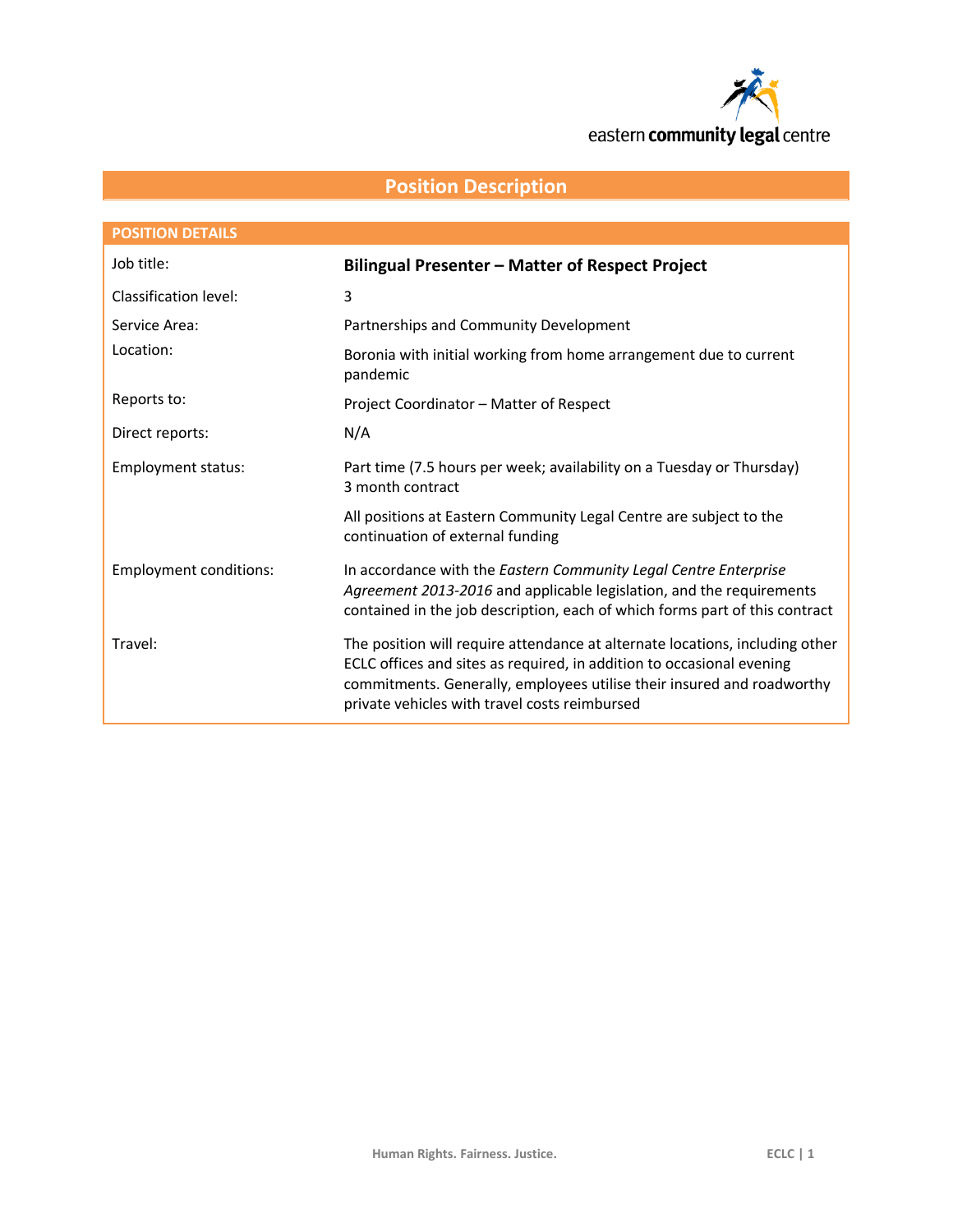

## **EASTERN COMMUNITY LEGAL CENTRE**

## **Vision: Human Rights | Fairness | Justice**

ECLC is a multidisciplinary legal service that works to prevent problems, progress fair outcomes and support the wellbeing and resilience of communities and community members in Melbourne's East.

ECLC works with communities and community members living in Boroondara, Knox, Manningham, Maroondah, Whitehorse and Yarra Ranges.

Making the most of its abilities and the resources available, ECLC provides:

- information, advice and assistance across a range of legal and related issues
- **EXTERG** advocacy to resolve problems at the earliest opportunity
- **F** referrals to community agency partners
- **EXECT** integrated legal services, including through Health Justice Partnerships
- **EXECOMMUNITY COMMUNIST 2** community development and education programs with a focus on rights, responsibilities and options
- primary prevention activities, using broad partnership approaches
- strategic advocacy to change unfair laws and improve systems and practices.

### **POSITION CONTEXT**

Eastern Community Legal Centre is recruiting for two bilingual project workers who speak English and either Falam Chin or Karen to help deliver a workshop on Family Law.

The workshop is being developed by ECLC to help people better understand family law and family violence and where to get legal and other support. A range of short modules will be developed and recorded, to be delivered in Karen and Falam Chin via an online video conferencing platform (such as Zoom, or similar).

Workshop modules will cover topics including; family violence, how to prevent family violence from happening, the role of legal services and support available, rights to safety and protection, parenting, divorce and youth law. Workshop modules will be tailored to the needs of each community.

People who are interested in helping their community better understand their legal rights and responsibilities and where to access legal support are encouraged to apply for this position.

No prior legal knowledge is necessary for the role as the workshop content will be developed by ECLC in consultation with community.

Successful applicants will work with ECLC to help review, deliver and promote the workshops.

**DECISION MAKING AUTHORITY**

Decision-making authority over day to day workflow. Strategic or program decision making made in consultation with the Project Coordinator – Matter of Respect and Manager – Partnerships and Community Development (Outer East).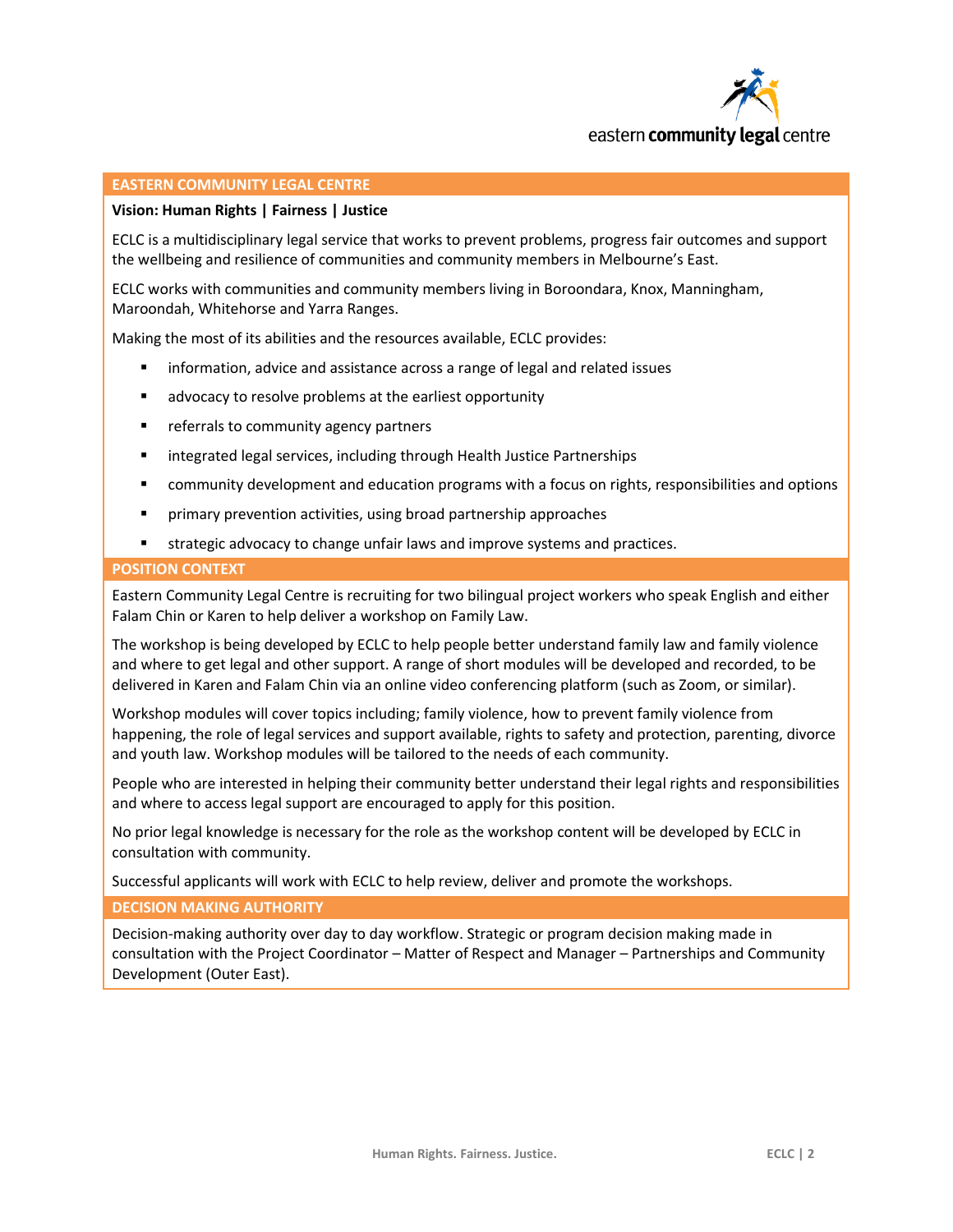

| <b>KEY RESPONSIBILITY AREAS</b> |                                                                                                                                                                                                                                      |  |
|---------------------------------|--------------------------------------------------------------------------------------------------------------------------------------------------------------------------------------------------------------------------------------|--|
| No.                             | <b>Key Responsibilities</b>                                                                                                                                                                                                          |  |
| 1.                              | 1.1. Work as a cultural consultant with ECLC to review the workshop content and ensure that written<br>resources and workshop content is culturally appropriate, easily understood and translatable in<br>the appropriate languages. |  |
|                                 | 1.2. Deliver and record the workshop modules in either Karen or Falam Chin. These recordings will be<br>made available for community members via online platforms.                                                                   |  |
|                                 | 1.3. Liaise with community leaders and promote the workshop to community members.                                                                                                                                                    |  |
|                                 | 1.4. Support ECLC to gain feedback from community members who watch the workshop modules<br>online.                                                                                                                                  |  |
|                                 | 1.5. Provide support as needed in other areas of ECLC, work to ensure cultural understanding and<br>appropriateness.                                                                                                                 |  |
| 2.                              | General                                                                                                                                                                                                                              |  |
|                                 | 2.1. Adhere to all ECLC policy and procedures as varied from time to time.                                                                                                                                                           |  |

## **KEY SELECTION CRITERIA (KNOWLEDGE & SKILLS)**

# **Essential Knowledge & Skills**

- Excellent interpersonal and communication skills
- Ability to speak and write English
- Ability to interpret and translate information in their own language
- Experience in group presentations and/or public speaking
- Confidence using Microsoft Office and other online digital platforms such as Zoom.
- Good networks and contacts in your community, particularly with people living in the Eastern Metropolitan Region

## **Desirable Knowledge and Skills**

- Have an interest and commitment to community work
- Previous volunteering or work on a project with a mainstream service provider
- Hold a Victorian Probationary Driver's Licence or a full Driver's Licence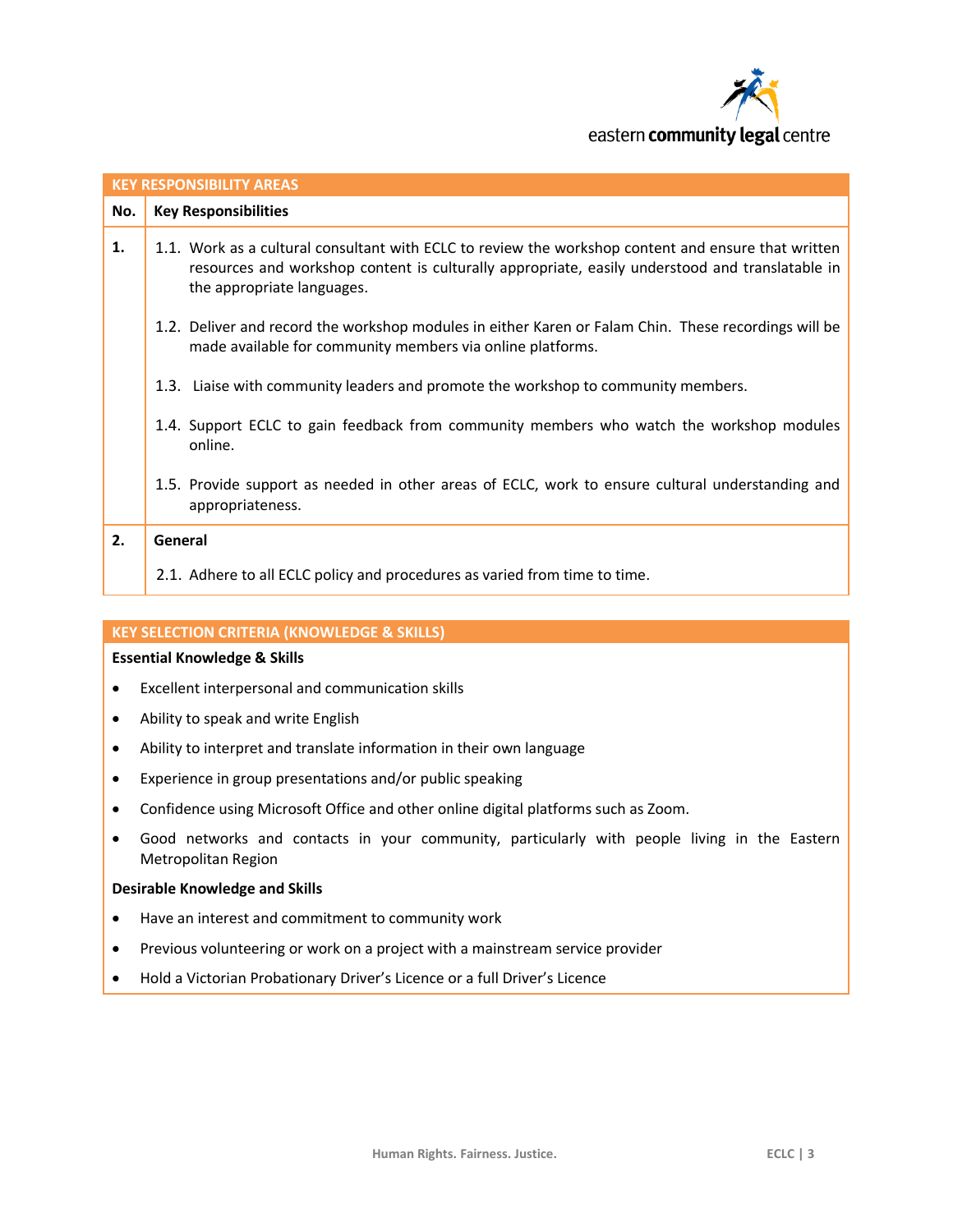

# eastern **community legal** centre

# **MANDATORY REQUIREMENTS OF ALL EMPLOYEES**

#### **Commitment to ECLC Vision, Mission, Aim and Values**

Demonstrate commitment to the ECLC Vision, Mission, Aim and Values through employment activities and conduct

## **ECLC Values:**

*Respect* - appreciating diversity and treating all people with dignity

*Compassion* - understanding the underlying causes of disadvantage & offering support without judgment

*Advocacy* - providing a voice for those who cannot advocate for themselves and joining voices with those addressing injustice

*Safety* - assuring confidentiality for clients and being responsive to their own assessment of safety and wellbeing

*Justice & human rights* **-** showing courage in encounters with injustice, promoting equitable access to legal help, and working to empower communities

*Strong governance & assurance* - practicing proactive and transparent leadership and striving for continuous improvement

*Resourcefulness & practicality* - finding solutions through working collaboratively and generously sharing expertise

*Innovation & entrepreneurship* - encouraging new ideas, taking calculated risks to increase impact, and leading by example

*Quality & evaluation* - building evidence-based practice through a robust monitoring and evaluation culture

## **•** Self-Referral

It is ECLC policy that no staff member or volunteer shall, under any circumstances, refer work to themselves, their families or other members of their firms.

**Pre-employment Verification**

Appointment may be subject to satisfactory completion of screening requirements, including but not limited to:

- o a valid Employee Working With Children Check
- o National Criminal History Check
- o International Criminal History Check
- o verification of work rights in Australia
- o certified copies of qualifications

### **APPLICATION PROCESS**

**To apply, please send the completed application form and your resume to** [employment@eclc.org.au](mailto:capellah@eclc.org.au) **Applications must clearly address the selection criteria contained in the position description.**

Applications close midnight on **Sunday, 4 October 2020.**

| Further Information: | www.eclc.org.au                                  |
|----------------------|--------------------------------------------------|
| Questions:           | Please contact Capella Henderson on 0419 038 490 |